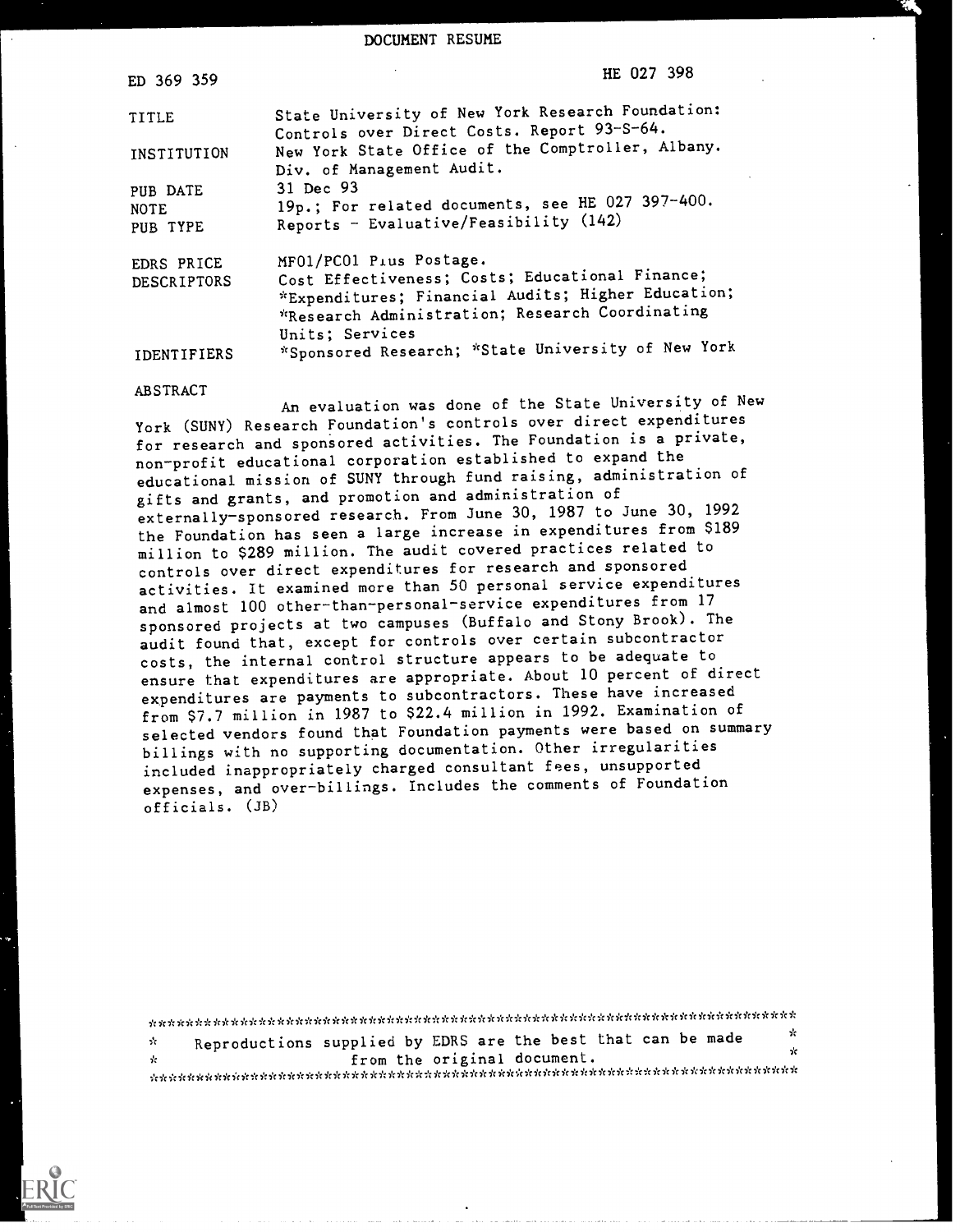# US DEPARTMENT OF EDUCATION<br>
CULTURE COURCES INFORMATION<br>
CENTER (ERIC)<br>
CENTER (ERIC)<br>
CENTER (ERIC)<br>
CENTER (ERIC)<br>
This document has been reproduced as<br>
received from the person or organization<br>
orginating it

- 
- $\square$  Minor changes have been mr.de to  $\square$  improve reproduction quality

 $\mathbf{r}$  and  $\mathbf{r}$ 

AVAILABLI

 $\bullet$ Points of view or opinons stated in this documont do not nocessailly iepresent official OERI position or policy

"PERMISSION TO REPRODUCE THIS MATERIAL HAS BEEN GRANTED BY Office of the State Comptroller, State of

.a

ß,

2 **INFORMATION CENTER (ERIC).** New York TO THE EDUCATIONAL RESOURCES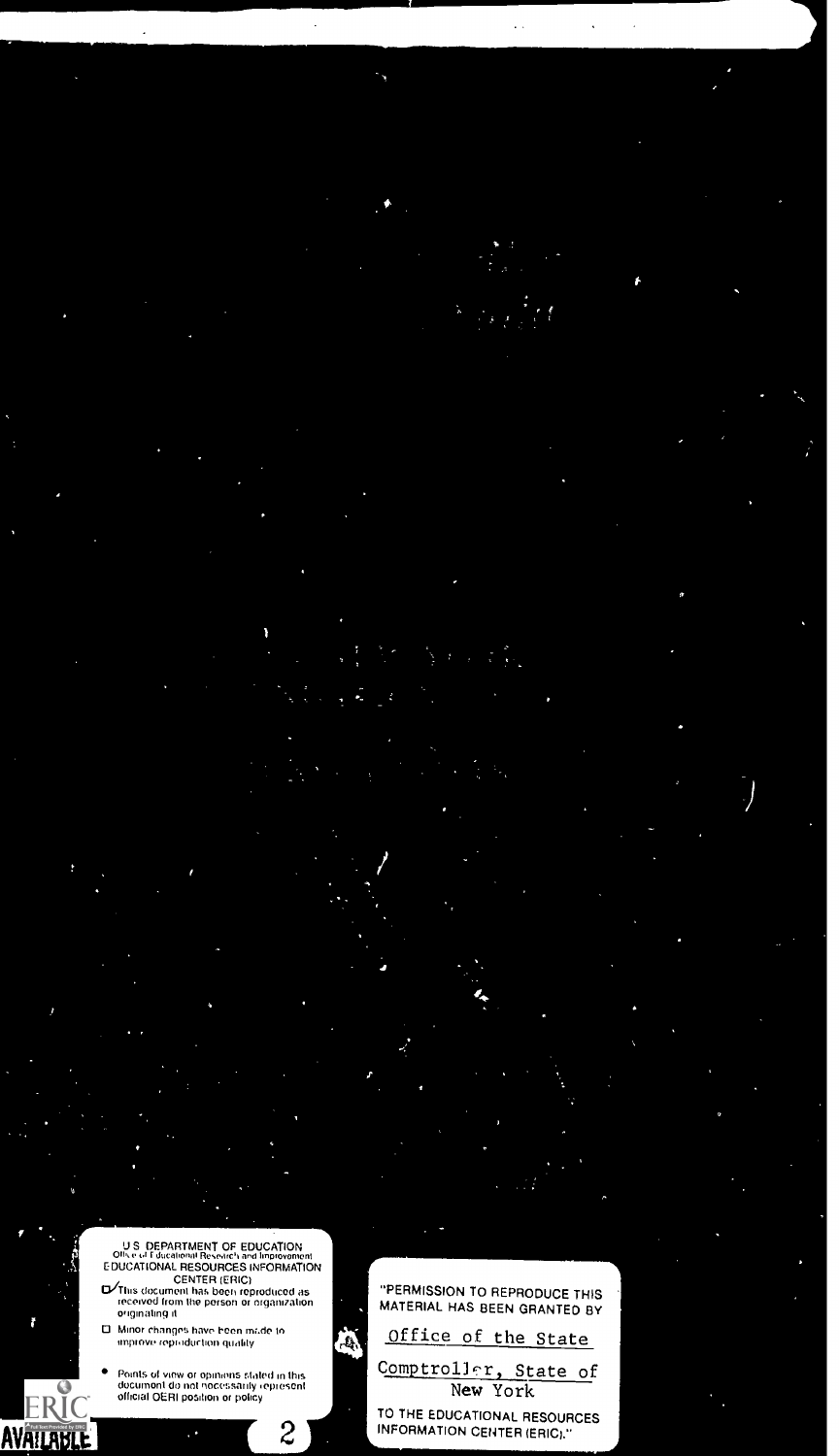

### State of New York Office of the State Comptroller

Division of Management Audit

### Report 93-S-64

The Honorable D. Bruce Johnstone Chancellor State University of New York State University Plaza Albany, New York 12246

Dear Chancellor Johnstone:

The following is our report on the State University of New York Research Foundation's controls over selected expenditures.

This audit was performed pursuant to the State Comptroller's authority as set forth in Section 1, Article V of the State Constitution and Section 8, Article 2 of the State Finance Law.

This report was prepared under the direction of John T. Walsh, Audit Director. Other major contributors are listed in Appendix A.

Office of the State Comptroller Division of Management Audit

December 31, 1993

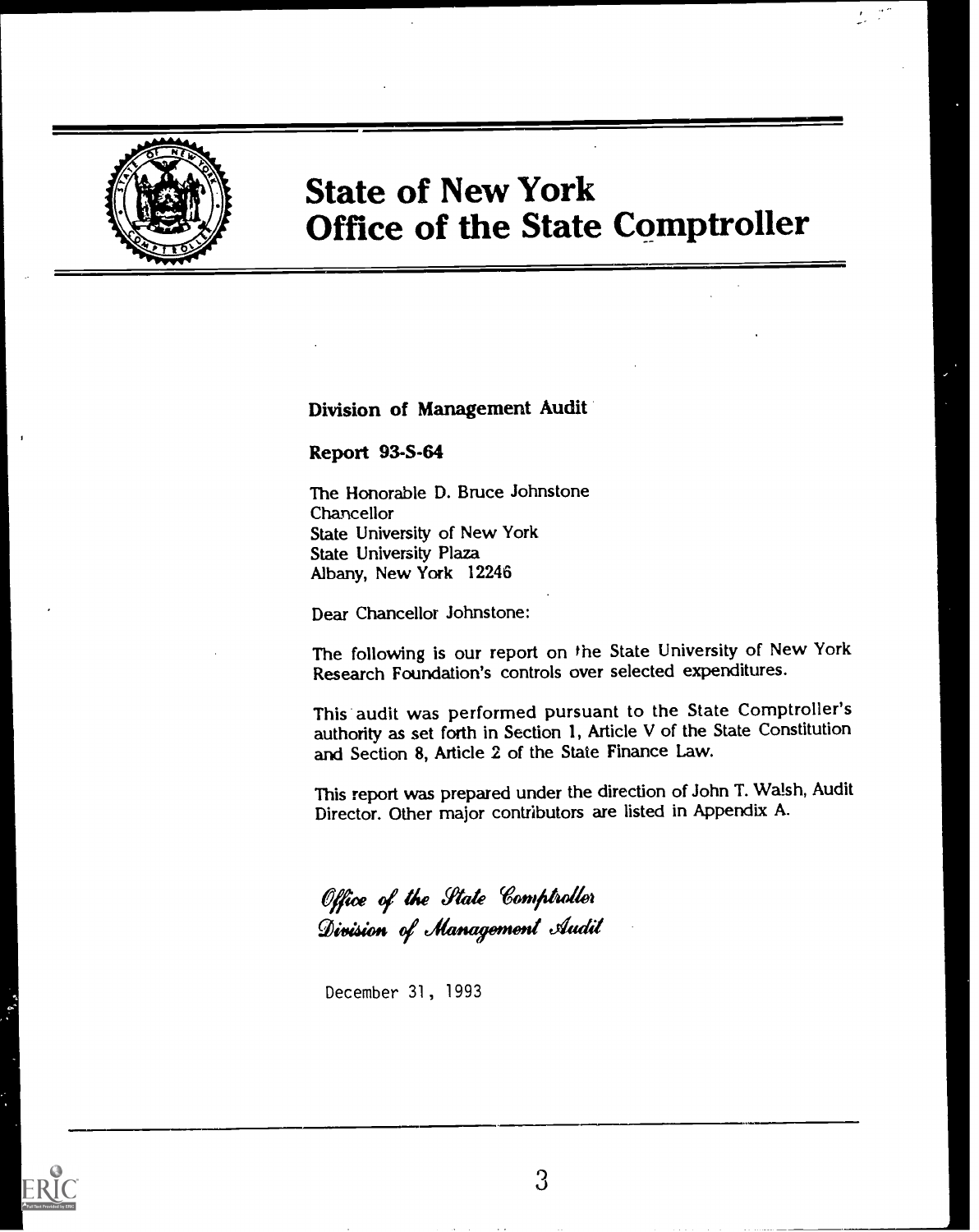### Executive Summary

### State University of New York Research Foundation Controls Over Direct Costs

Scope of Audit The Research Foundation of the State University of New York<br>(Research Foundation or Foundation) was chartered in 1951 by the Board of Regents as a private, non-profit educational corporation.<br>The purpose of the Research Foundation is to expand the education-<br>al mission of the State University through fund raising, to administer<br>gifts and grants, research. The Research Foundation operates branches at each of the University System's State-operated campuses, with a corporate headquarters in Albany (Central Office).

During the two fiscal years ended June 30, 1992, the Research Foundation spent almost \$597 million on research and sponsored activities. The Research Foundation has seen a dramatic increase in 30, 1987, expenditures exceeded \$189 million, while in the 1992 fiscal year, they increased to \$298 million at 29 SUNY campuses and Central Administration.

We audited Research Foundation practices related to controls over direct expenditures for research and sponsored activities. We examined more than 50 personal service and almost 100 other-thanpersonal-service expenditures from 17 sponsored projects at the two Our audit did not include a review of the Research Foundation's<br>practices related to indirect expenditures. Our Staff Study of the States' Research Foundations (93-D-4 issued in July 1992) addressed indirect costs.

Our audit addressed the following question about the Foundation's operations:

Does the Research Foundation have adequate controls to ensure that direct expenditures for research and sponsored activity are appropriate?

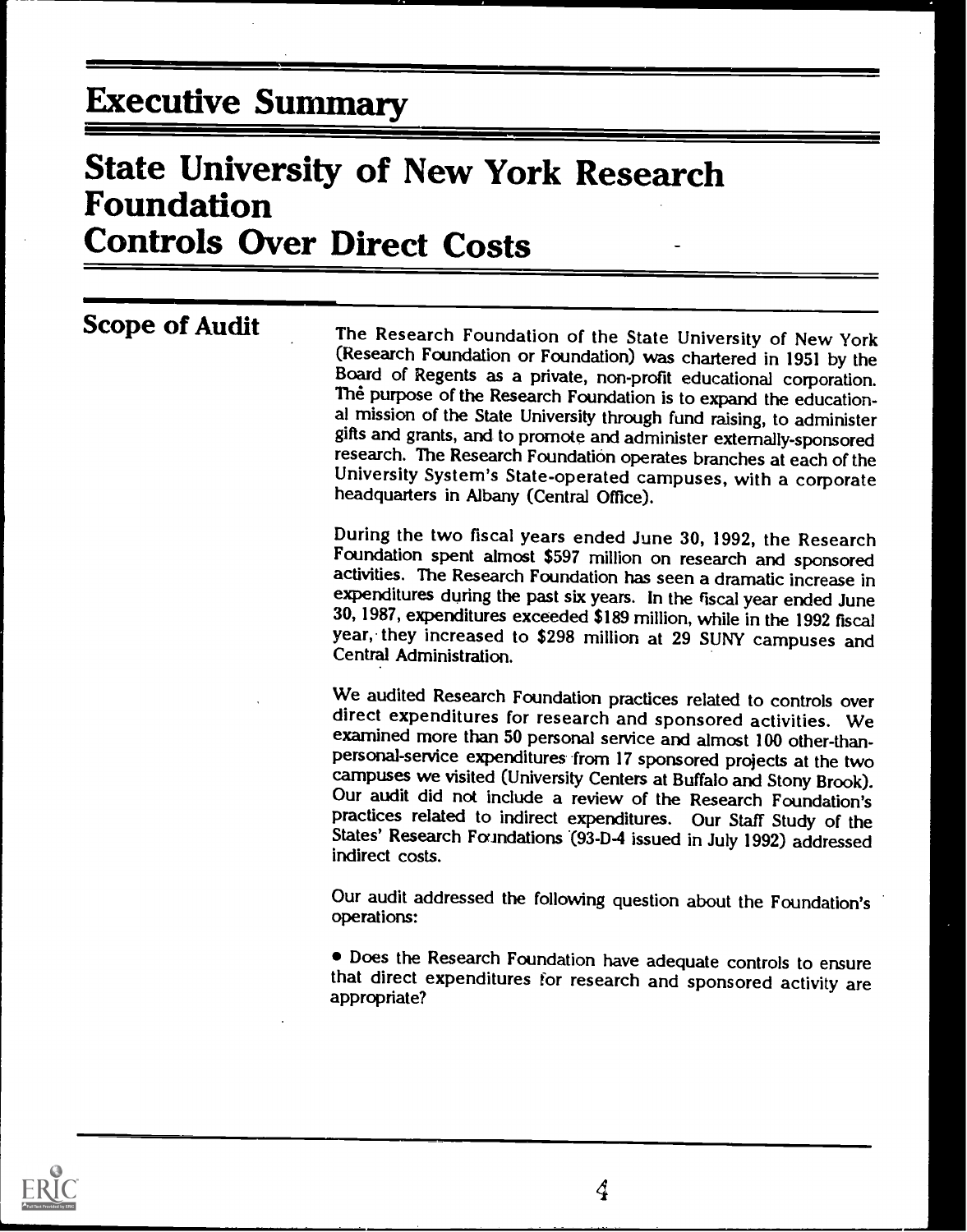### Audit Observations and **Conclusions**

Except for controls over certain subcontractor costs, we conclude that the internal control structure in place appears adequate to ensure that research and sponsored-activity expenditures are appropriate. (See p. 5)

The Research Foundation sometimes uses subcontractors to perform or complete a designated portion of research or sponsored activity. About 10 percent of the Foundation's direct expenditures are payments to subcontractors. Payments to subcontractors increased from \$7.7 million in 1987 to \$22.4 million in 1992. During fiscal years 1990-91 and 1991-92, the Research Foundation paid subcontractors more than \$46 million. Almost 89 percent, approximately \$41 million, of payments were made by five Research Foundation locations (University Centers at Albany, Buffalo, and Stony Brook; the Health Science Center at Brooklyn; and the Research Foundation Central Office).

For these locations, we obtained a detailed list of subcontractor payments, arranged by subcontractor and by location. We identified subcontractors who received payments in excess of \$90,000 in either fiscal year of our audit period. We then judgmentally selected six vendors from this list for site visits and audit testing. We found that the Research Foundation's payments to subcontractors are based on summary billings with no supporting documentation. These billings provide little, if any, assurance that the charges to the subcontract were actually incurred and were reasonable and appropriate expenditures.

The results of our site visits indicate that, although 100 percent of the subcontract costs submitted by some vendors are adequately supported, reasonable and appropriate, some costs submitted by other vendors are not. For example, one contractor inappropriately charged \$8,731 for consultant fees and fringe benefit costs to its subcontract with the Research Foundation. Another contractor also billed for more than \$274,000 in salaries and \$889 in other expenses that were not sufficiently supported. In total, we identified more than \$38,000 of potential over-billings and approximately \$311,000 of expenses that were not sufficiently supported. In addition, we identified a \$67,751 advance to a subcontractor that was not repaid. The details of our site visits are summarized in this report by subcontractor. (See pp. 8-12)

Comments of Research Foundation **Officials** 

A draft copy of this report was provided to Research Foundation officials for their review and comment. Their comments, as appropriate, are shown in the related sections of this report. The full test of the Research Foundation's response is included as Appendix B.

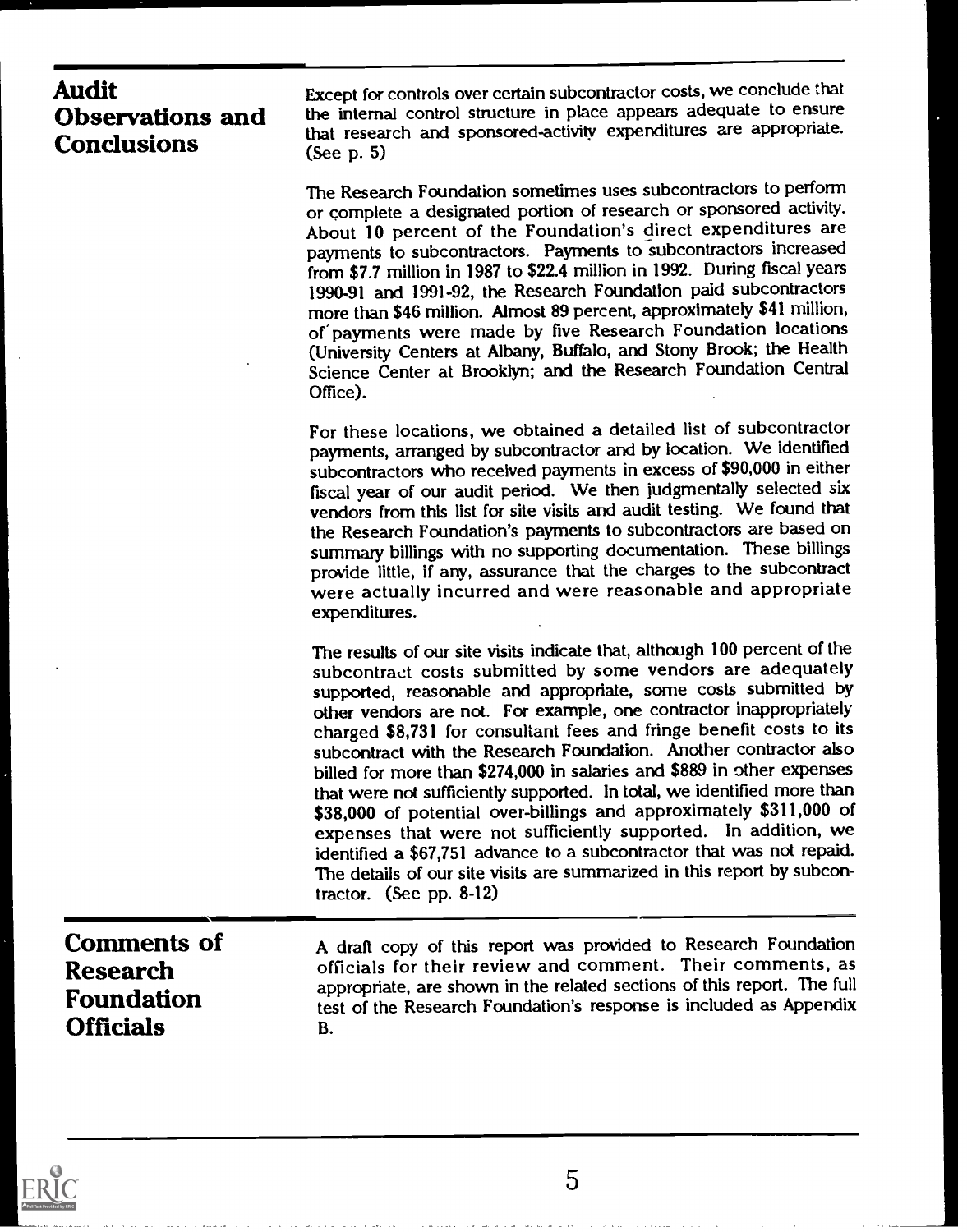## **Contents**

| Introduction                                                 | Scope, Objectives and Methodology $\dots\dots\dots\dots\dots\dots\dots$<br>Response of Research Foundation Officials to Audit 3 |
|--------------------------------------------------------------|---------------------------------------------------------------------------------------------------------------------------------|
| <b>Evaluation of</b><br>Internal Control<br><b>Structure</b> |                                                                                                                                 |
| Oversight of<br>Subcontractor<br><b>Costs</b>                |                                                                                                                                 |
| Appendix A                                                   | Major Contributors to This Report                                                                                               |
| Appendix B                                                   | Comments of SUNY Research Foundation Officials                                                                                  |

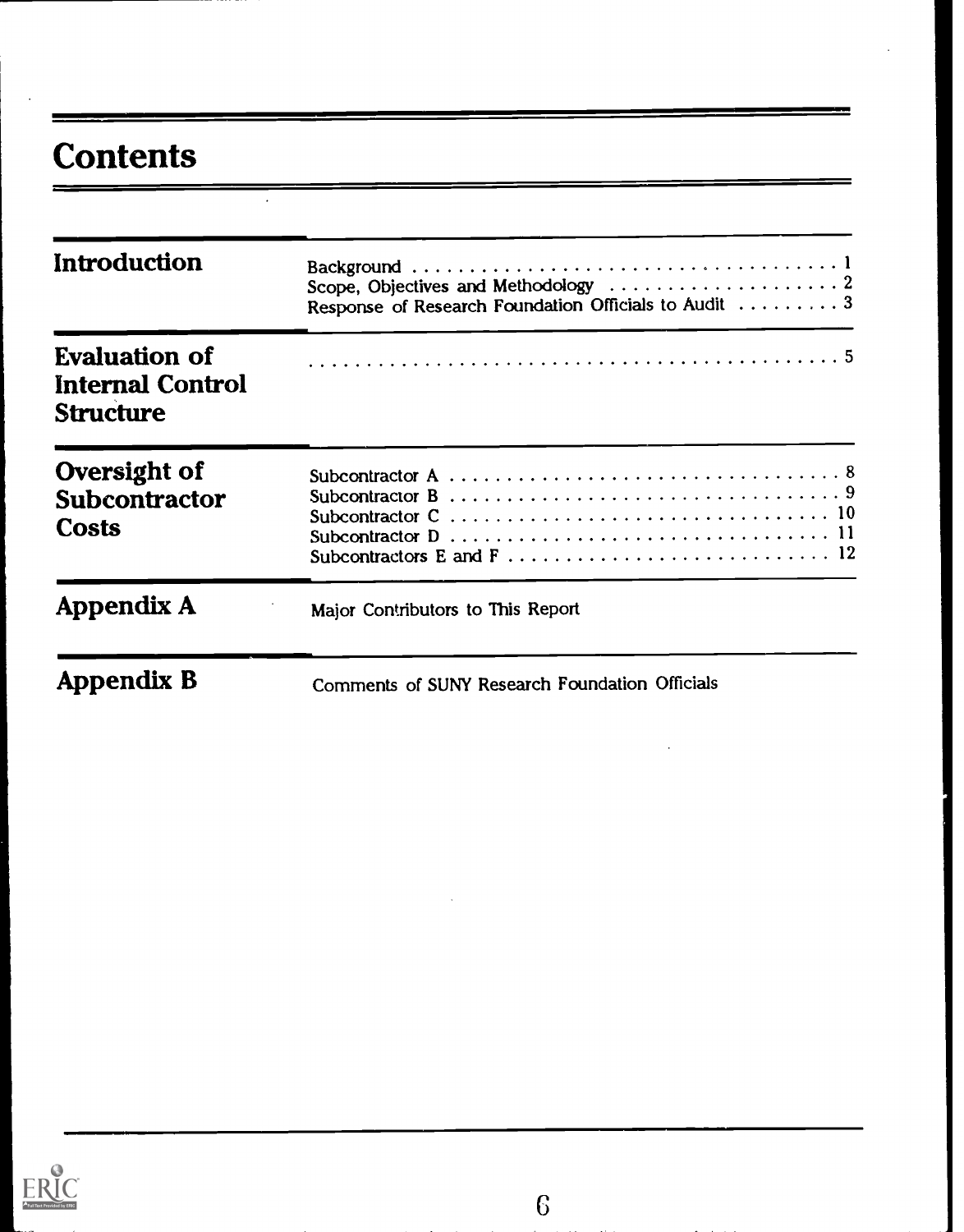## Introduction

Background The Research Foundation of the State University of New York (Research Foundation or Foundation) was chartered in 1951 by the Board of Regents as a private, non-profit educational corporation. The purpose of the Research Foundation is to expand the educational mission of the State University through fund raising, to administer gifts and grants, and to promote and administer externally-sponsored research.

> It is governed by a 15-member board of directors, including the Chancellor of the State University, who serves as chairman, ex officio. accordance with the Foundation's charter, the remaining board members are appointed by the State University Board of Trustees. The Foundation Board appoints all Foundation corporate officers, including a President, Executive Vice President and Secretary Treasurer. As a private corporation under contract to the State University system, the Research Foundation acts as the central management and policy agency for system-wide research. State University policy requires that all external support for sponsored program activity be administered by the Foundation.

> The Research Foundation is responsible for the fiscal management and administration of all SUNY research and research-related programs. The major functions related to the management of sponsored program funds include the employment of research and other personnel, the purchase of equipment and supplies, and the disbursement of funds for other approved purposes (i.e., rentals, communications, computer services and travel). Administrative functions include controlling and accounting for expenditures, preparing periodic reports, conducting internal audits, providing banking services, and managing cash flow investments.

> During the two fiscal years ended June 30, 1992, the Research Foundation spent almost \$597 million on research and sponsored activities, representing a dramatic increase in expenditures during the past six years. In the fiscal year ended June 30, 1987, expenditures exceeded \$189 million, while in the 1992 fiscal year, they increased to \$298 million at 29 SUNY campuses and Central Administration. The four SUNY University Centers (at Albany, Binghamton, Buffalo and Stony Brook) and the two Health Science Centers (at Brooklyn and Syracuse) account for almost 82 percent of the expenditures for

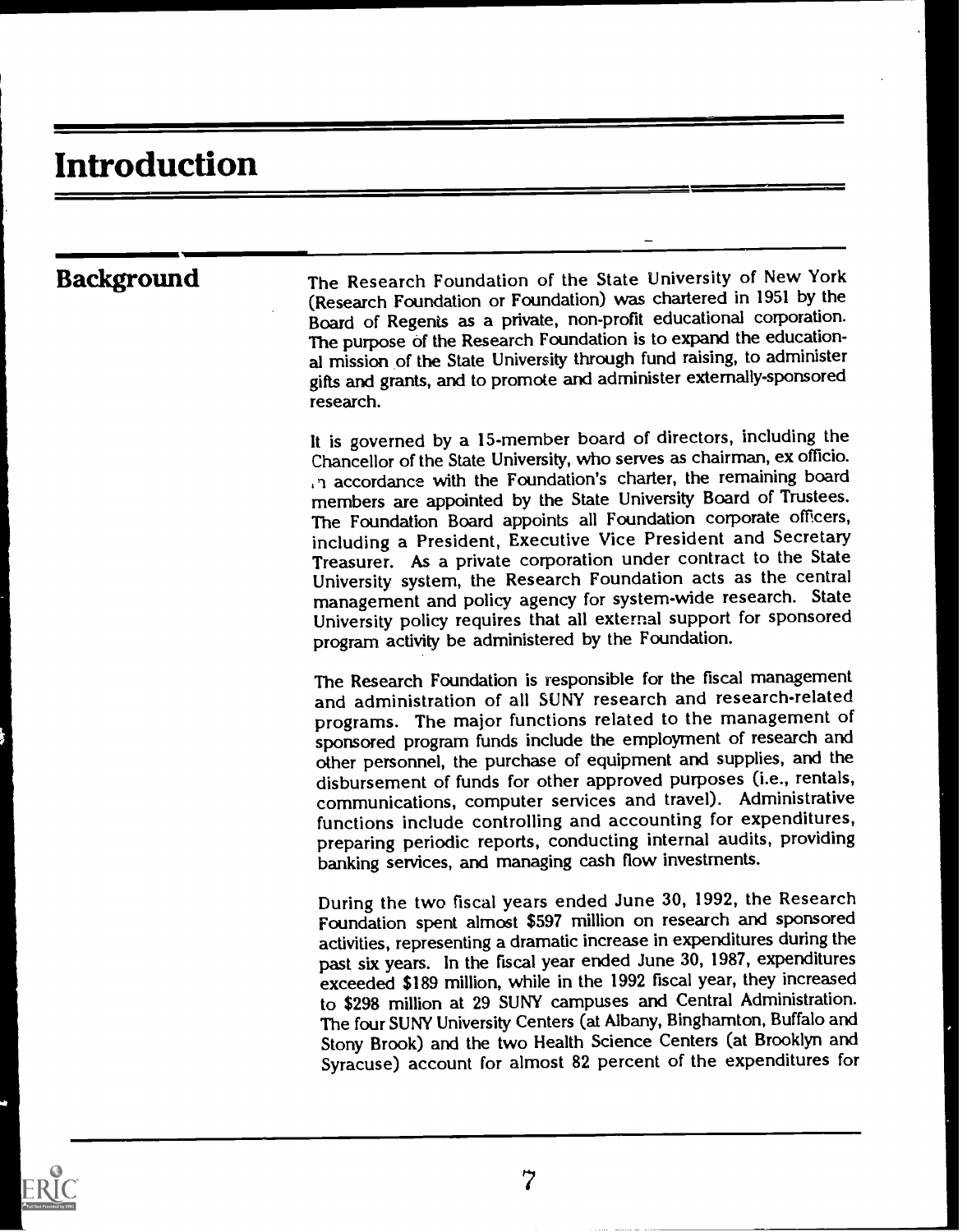research and sponsored activities. During the fiscal year ended June 30, 1992, these locations spent \$244 million.

# Audit Scope, Methodology

Auture Judge, We audited Research Foundation practices related to controls over<br> **Objectives and** direct expenditures for research and sponsored activities for the<br> **Methodology** Period April 1, 1990, through March 31, 199 include a review of the Foundation's practices related to indirect expenditures. Our Staff Study of the States' Research Foundations<br>(93-D-4 issued in July 1992) addressed indirect costs. The primary objective of our audit was to determine whether the Foundation has<br>established adequate controls to ensure that direct expenditures for<br>research and sponsored activity are appropriate. To accomplish this<br>objective, we revi

We conducted our audit in accordance with generally accepted<br>government auditing standards. Such standards require that we plan<br>and perform our audit to adequately assess those operations of the<br>Research Foundation which a

We use a risk-based approach when selecting activities to be<br>audited. This approach focuses our audit efforts on those operations<br>that have been identified through a preliminary survey as having the<br>greatest possibility fo

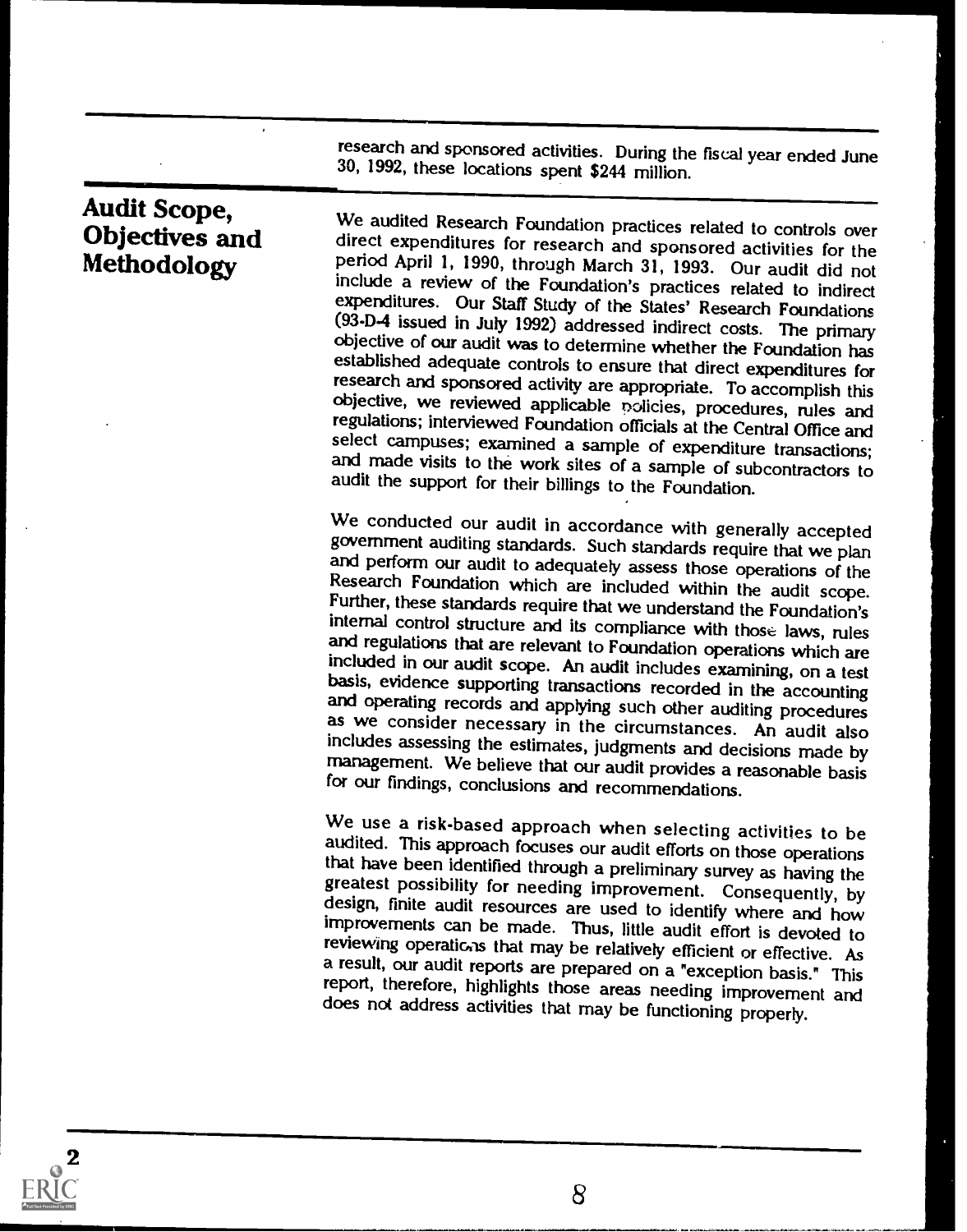| <b>Response of</b>                                                | A draft copy of this report was provided to Research Foundation                                                                                                                                                            |
|-------------------------------------------------------------------|----------------------------------------------------------------------------------------------------------------------------------------------------------------------------------------------------------------------------|
| <b>Research</b><br><b>Foundation</b><br><b>Officials to Audit</b> | officials for their review and comment. Their comments, as<br>appropriate, are shown in the related sections of this report. The full<br>text of the Research Foundation's response is included as Appendix<br>В.<br>$- -$ |

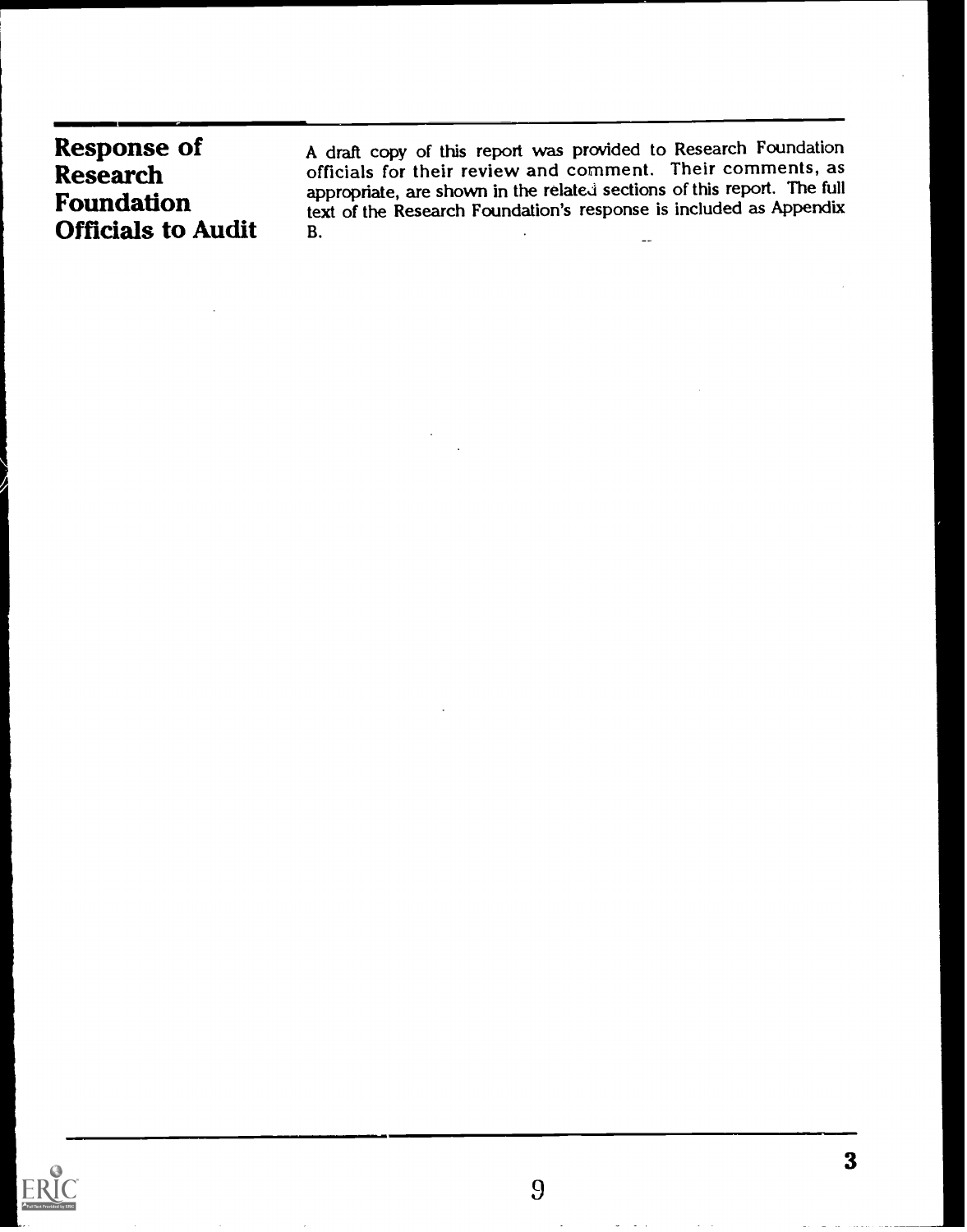### Evaluation of Internal Control Structure

The Research Foundation operates branches at each of the University System's State-operated campuses, with a corporate headquarters in Albany (Central Office). Campus responsibility and authority to conduct certain administrative operations of the Foundation are clearly defined with the Central Office controlling the financial operations of the Foundation. Operating systems, policies and procedures are designed by Foundation management and communicated to the operating units through manuals and other communiques. Operations are examined periodically by the Foundation's Internal Audit group, and an external audit is performed annually.

We examined more than 50 personal service and almost 100 otherthan-personal-service expenditures from 17 sponsored projects at the two campuses we visited (University Centers at Buffalo and Stony Brook). Except as noted in the section of this report titled "Oversight of Subcontractor Costs," we conclude that the internal control structure in place appears adequate to ensure that research and sponsored-activity expenditures are appropriate. During our testing of transactions, we found some instances of noncompliance with Research Foundation procedures. Such exceptions were discussed with Foundation officials.

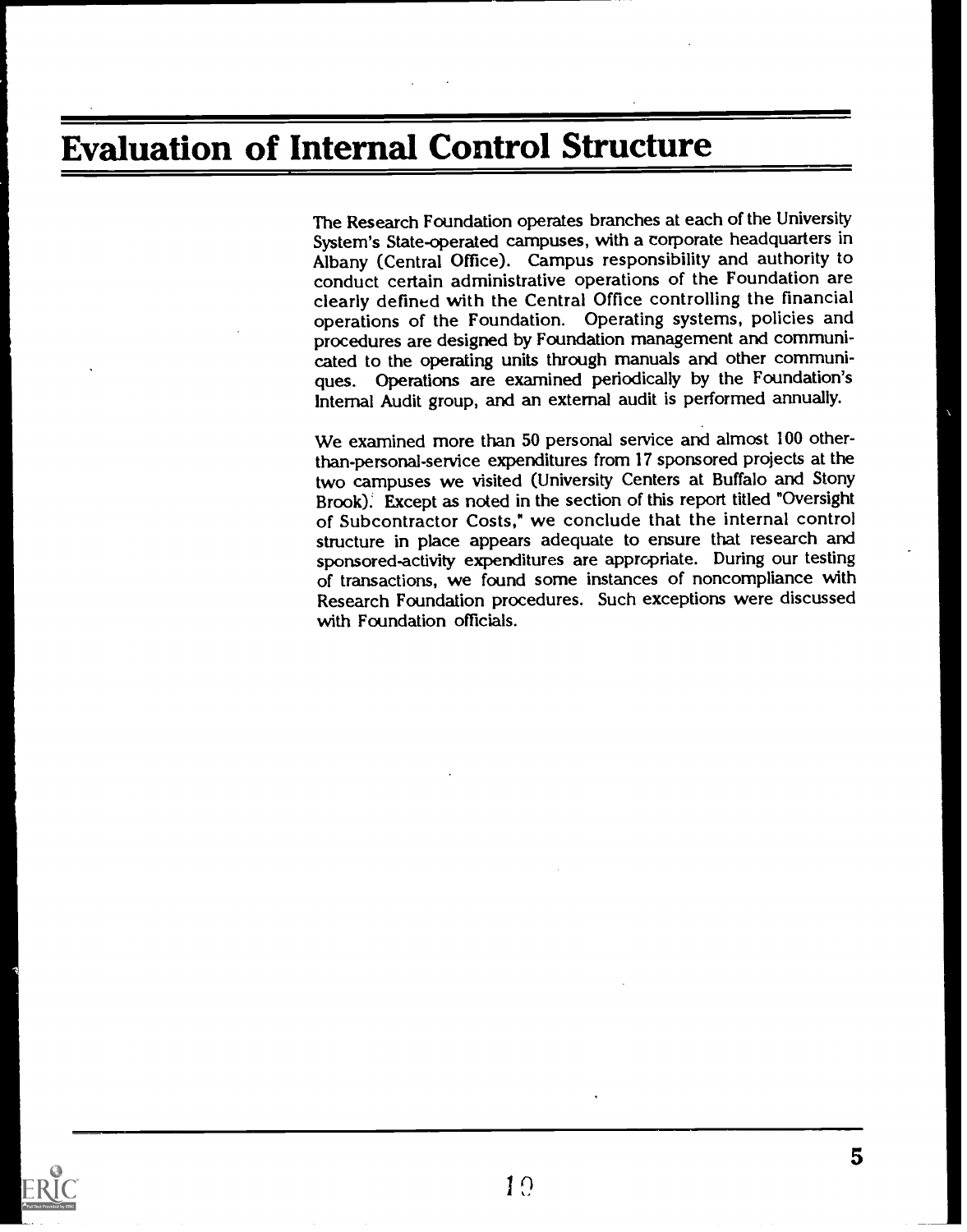### Oversight of Subcontractor Costs

The Research Foundation sometimes uses subcontractors to perform or complete a designated portion of research or sponsored activity. About 10 percent of the Foundation's direct expenditures are payments to subcontractors. This category of expense has exhibited a tremendous growth over the past few years, showing an increase of approximately 190 percent since 1987. Payments to subcontractors increased from \$7.7 million in 1987 to \$22.4 million in 1992.

Normally, it is not possible for the persons who authorize payments<br>to subcontractors to witness how the funds are spent. Therefore, to subcontractors to witness how the funds are spent. the Research Foundation should institute adequate controls to ensure that subcontract expenditures are appropriate and adequately supported, and that subcontractors comply with applicable sponsor guidelines and Foundation policies and procedures. Considering the substantial amount of funds expended on subcontracts each year, the Foundation should ensure that the expenses billed were actually incurred and were appropriate charges to the subcontract.

We found that the Research Foundation's payments to subcontractors are based on summary billings with no supporting documentation. These billings provide little, if any, assurance that the charges to the subcontract were actually incurred and were reasonable and appropriate expenditures.

During fiscal years 1990-91 and 1991-92, the Research Foundation paid subcontractors \$46 million. Almost 89 percent, approximately \$41 million, of payments were made by five Foundation locations (University Centers at Albany, Buffalo, and Stony Brook; the Health Science Center at Brooklyn; and the Research Foundation Central Office). For these locations, we obtained a detailed list of subcontractor payments, arranged by subcontractor and by location. We identified subcontractors who received payments in excess of \$90,000 in either fiscal year of our audit period. We then judgmentally selected six vendors from this list for site visits and audit testing. In total, the six vendors we selected received approximately \$2 million in subcontract payments from the Research Foundation during the two fiscal years covered by our audit. These payments represented about 4 percent of the Foundation's total subcontract costs for the period.

The results of our site visits indicate that, although 100 percent of the subcontract costs submitted by some vendors are adequately supported, reasonable and appropriate, some costs submitted by

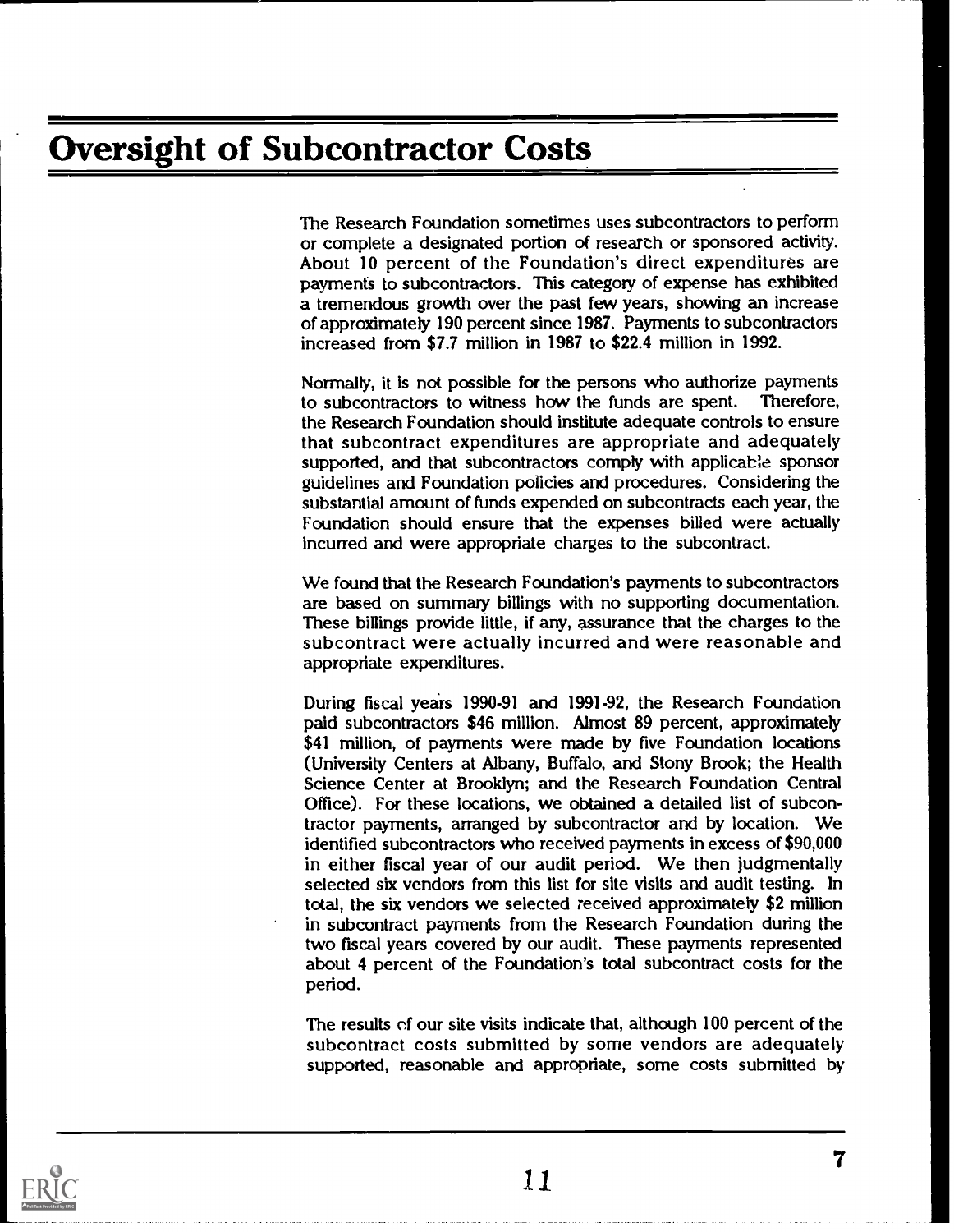other vendors are not. For example, one contractor inappropriately charged \$8,731 for consultant fees and fringe benefit costs to its subcontract with the Research Foundation. Another contractor also billed for more than \$274,000 in salaries and \$889 in other expenses that were not sufficiently supported. In total, we identified more than \$38,000 of potential over-billings and approximately \$311,000 of expenses that were not sufficiently supported. In addition, we identified a \$67,751 advance to a subcontractor that was not repaid. The details of our site visits are summarized in this report by subcontractor.

Research Foundation officials indicated that they are in the process of investigating the potential over billings and that they have recovered the outstanding advance noted in this report.

Subcontractor A A not-for-profit community organization entered into a subcontract with the Research Foundation at the University Center at Albany to participate in a program entitled "State Legalization Impact Assistance Legalized Aliens (ELAs) to meet the minimum educational require-<br>ments for permanent residence. The subcontract permits the subcontractor to charge for allowable costs incurred or a set amount based upon criteria up to the maximum amount of the subcontract.

> For the 1990-91 and 1991-92 fiscal years, the Foundation paid the subcontractor \$314,365. When we tested \$127,969 (40.7 percent) of the payments to the subcontractor, we found that the appropriateness of certain charges was questionable, some costs had not actually been incurred, other costs were not sufficiently supported, and some costs had been charged before they were incurred.

> We found that the subcontractor charged \$29,084 for computer equipment that was used to benefit the SLIAG program only during the final four months of the subcontract. The computer equipment was budgeted for the subcontract period of October 1, 1990, through September 30, 1991, during which time the subcontractor was to offer computer literacy courses according to the subcontract agreement. The subcontractor ordered the computer equipment on August 1, 1991, ten months into the subcontract period; and received it on September 13 through 16, 1991, just before the end of the agreement period. Computer literacy courses were not offered by the subcontractor in that subcontract period; nor were such courses offered in the first five months of the next and final subcontract period, October 1, 1991, through June 30, 1992. The subcontractor did not use the equipment for computer literacy courses until March<br>1992. While the expense was budgeted for, we question whether the cost of the equipment was a reasonable and appropriate charge to

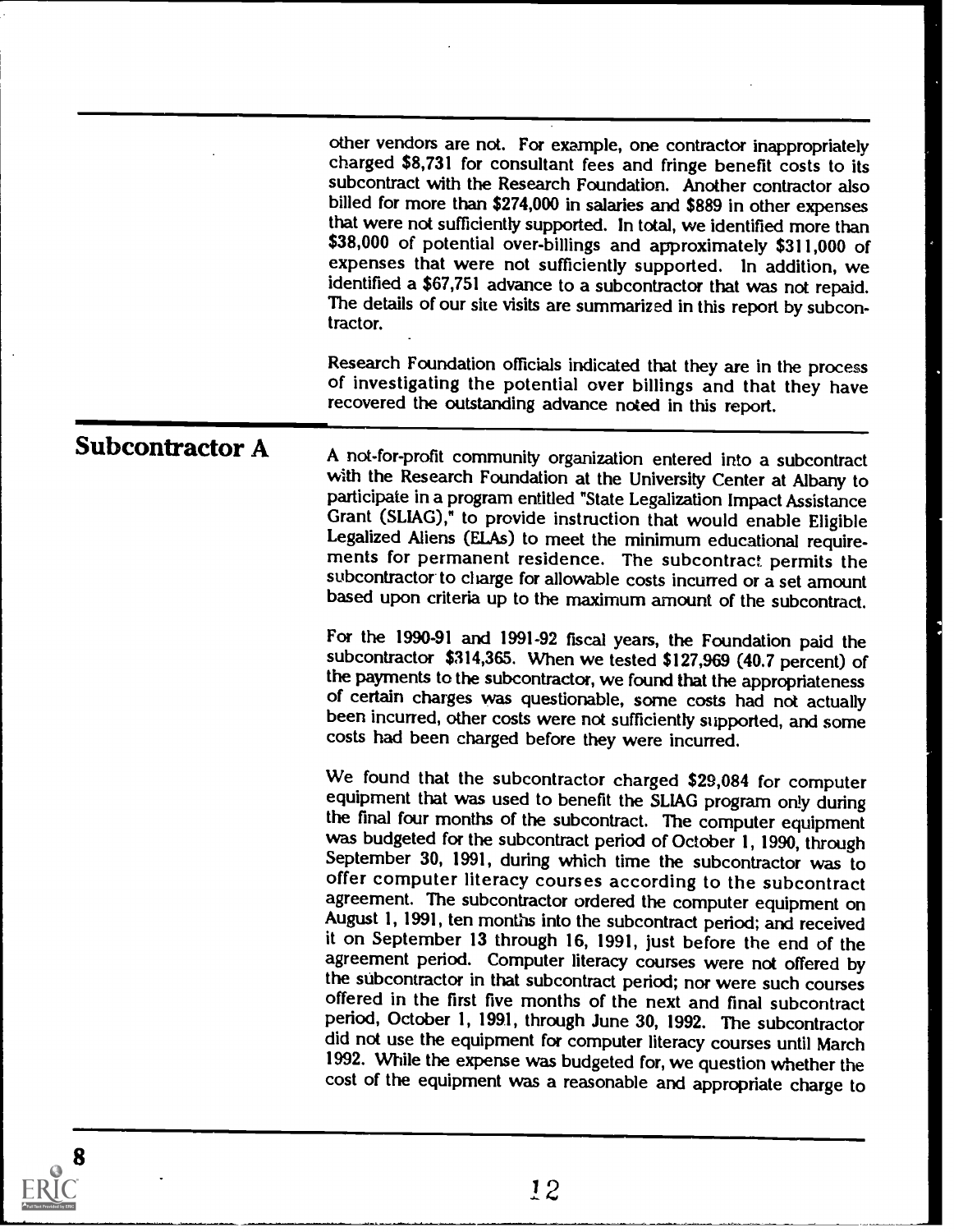the subcontract, considering the limited amount of time the equipment was actually used to benefit the program.

We also found that the subcontractor had chargea the Research Foundation \$125 for the purchase of a pager, which included an activation fee and a three-month service charge. The subcontractor made this purchase on June 30, 1992, the last day of the SLIAG program. We believe this is not a reasonable or appropriate charge to the subcontract. The timing of the purchase clearly shows that the pager was not utilized for the benefit of the SLIAG program.

The subcontractor charged the Research Foundation \$20,000 for administrative salaries for the period October 1, 1991, through June 30, 1992, and \$16,500 for outreach services for the period October I, 1990, through June 30, 1992. We found that the subcontractor did not maintain sufficient documentation to support the charges to the subcontract. The U.S. Office of Management and Budget (OMB) Circular A-122, which sets forth guidelines for Federally funded subcontracts, states that the distribution of salaries and wages must be supported by personal activity reports. During the period for which the costs were charged to Albany, payments to the subcontractor's Executive Director for administrative services were not supported by personal activity reports. Also, personal activity reports for employees providing outreach services did not indicate when they provided these services or how much of their time was attributed to outreach.

We found that the subcontractor had overstated by \$528 the instructional salary costs billed to the Research Foundation in March 1991. The subcontractor also overstated the employee benefits cost by \$40 for the applicable FICA. During the subcontract period of October 1, 1990, through September 30, 1991, the subcontractor prebilled the Foundation for the cost of equipment items and outreach services. These costs were not actually incurred until after the Research Foundation had paid the subcontractor.

**Subcontractor B** A subcontractor with the Research Foundation at the University Center at Buffalo agreed to provide "after school programs designed to complement the public school curriculum and to increase levels of performance, and interest, in higher education and career oriented employment." The charges to this subcontract were for salaries and benefits of the subcontractor's employees, who ran the programs. During the fiscal years of 1990-91 and 1991-92, the subcontractor received more than \$221,000 in subcontract payments. When we tested \$27,832 (12.6 percent) of these payments, we found that the appropriateness of several salary charges was questionable; and that

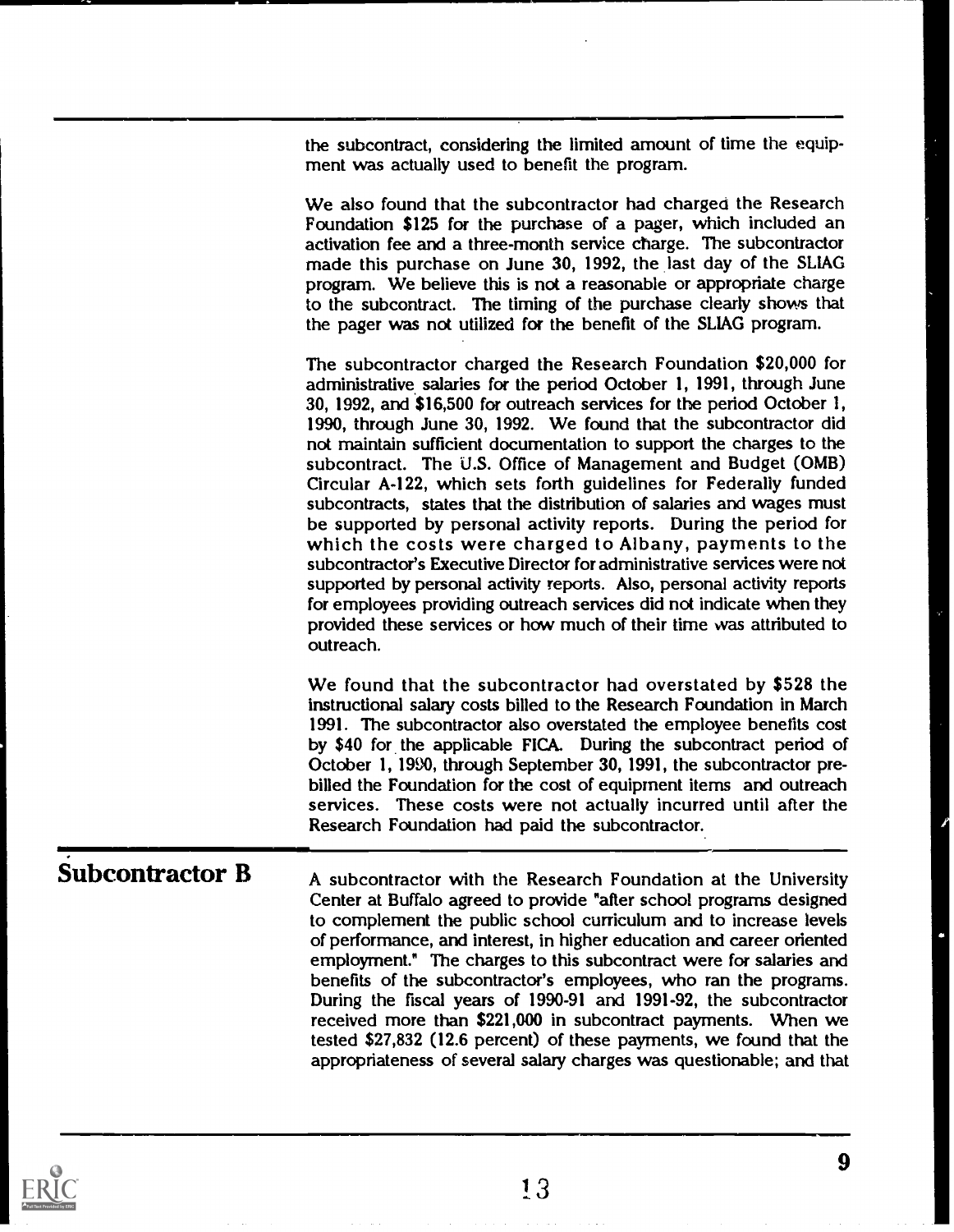the fringe benefit charge had been applied erroneously in some cases.

We found that the subcontractor had paid \$17,477.50 to some employees but had not incurred any fringe benefit costs related to those payments. Although no fringe benefit-costs had been incurred, the subcontractor erroneously included these costs in the amounts billed the Research Foundation. We found that \$5,116 had been paid by the subcontractor for consultant services. The subcontractor erroneously billed the Research Foundation for fringe benefit costs on these expenses. In total, the subcontractor over-billed for \$3,615 in fringe benefit costs that had not been incurred. Furthermore, although the consultants did perform services that were beneficial to the program, the subcontract indicates that payments should be made for employees of the subcontractor and does not provide for consultant costs. Therefore, the payments to these consultants is a questionable charge to the subcontract.

Subcontractor C A subcontractor entered into a subcontract with the Research Foundation at the University Center at Buffalo to provide a dental program with three objectives; 1) to train dental Fellows in the provision of services to severely disabled individuals, 2) to provide dental services to severely disabled individuals at a number of sites throughout the community and to provide all of the dental services for a Developmental Disability Service Office, and 3) to facilitate the availability of proper dental care for severely disabled individuals in the community. The charges to the subcontract included, among others, salaries for individuals involved in the program, stipends to dental students, and reimbursement for educational expenses. During the 1990-92 fiscal years, the subcontractor received more than \$315,000 in subcontract payments. We tested 100 percent of the payments made by the Foundation to the subcontractor. We found that the charges to the subcontract appeared reasonable, but the documentation to support salary and educational expense charges was not adequate.

> The subcontract requires the "contractor to maintain appropriate and complete accounts, records, documents, and other evidence showing and supporting all costs incurred" under the subcontract. We found that in general the subcontractor did not maintain appropriate and complete records. For example, the largest category of expense charged to this subcontract for the period we reviewed was salaries, which totaled more than \$274,000 or about 87 percent of total charges. We found that the individual in charge of the program of time-reporting documents. Moreover, personnel files were not maintained for these individuals.

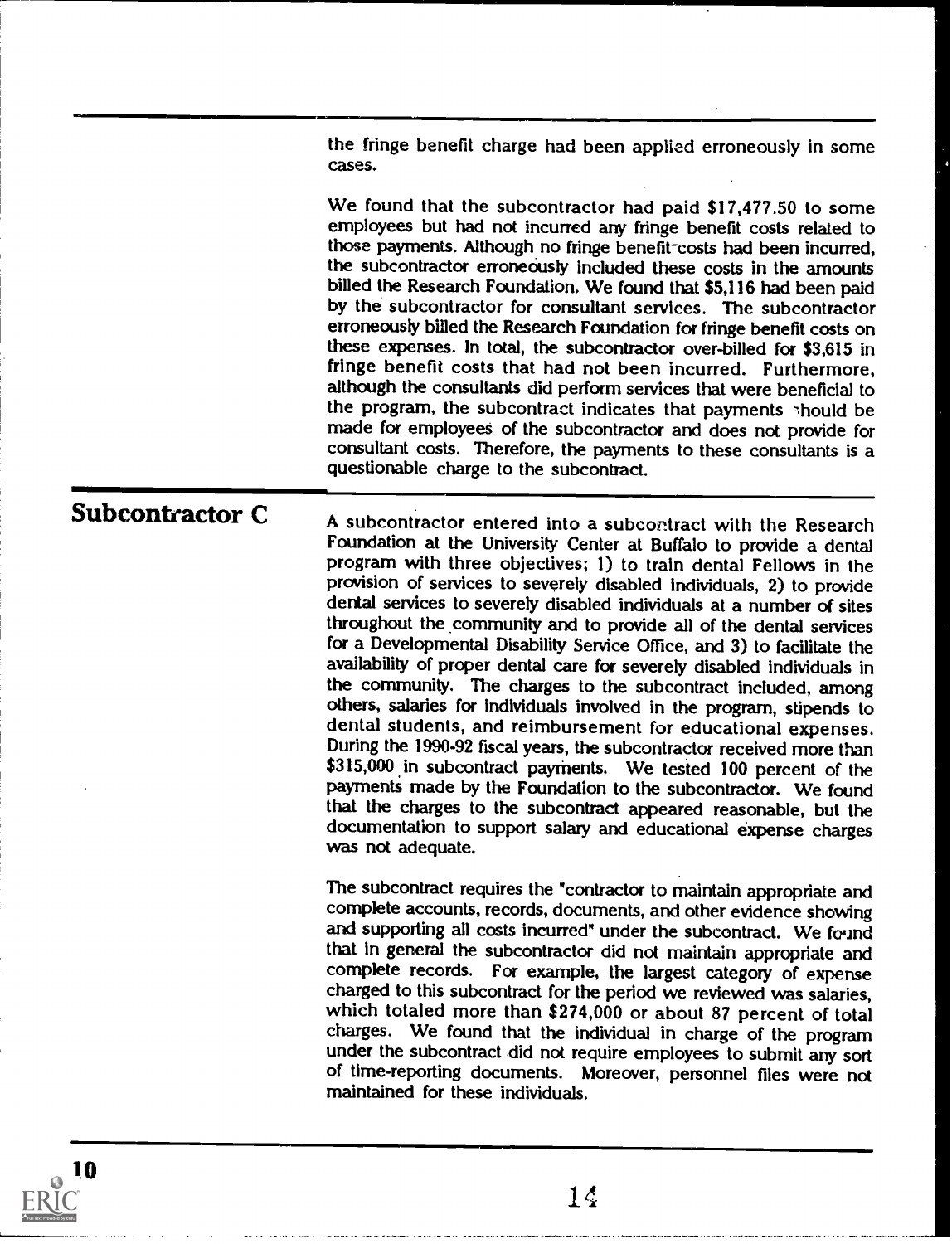|                 | Other charges to this subcontract included \$1,295 in educational<br>expenses. The support for \$889 of these expenses was weak, often<br>consisting of cancelled checks with no corresponding invoices or<br>receipts. The subcontractor's record-keeping procedures did not pro-<br>duce "appropriate and complete" documentation to support the<br>charges to the Research Fcundation, as required by the subcontract<br>language.                                                                                                                                                                                                                                                                                                                                                                                                                                                                                                                                                                                                                                                                                                                                                                               |
|-----------------|---------------------------------------------------------------------------------------------------------------------------------------------------------------------------------------------------------------------------------------------------------------------------------------------------------------------------------------------------------------------------------------------------------------------------------------------------------------------------------------------------------------------------------------------------------------------------------------------------------------------------------------------------------------------------------------------------------------------------------------------------------------------------------------------------------------------------------------------------------------------------------------------------------------------------------------------------------------------------------------------------------------------------------------------------------------------------------------------------------------------------------------------------------------------------------------------------------------------|
| Subcontractor D | A subcontractor entered into a subcontract with the Research<br>Foundation at the University Center at Stony Brook to participate as<br>a clinical trial subunit studying intravenous drug user and minority<br>populations in Stony Brook's AIDS Clinical Trials Group (ACTG)<br>project. The charges to the subcontract included salaries and FICA<br>for employees working on the project; and reimbursement for patient<br>expenses, equipment, books and journals, travel, office supplies, other<br>direct expenses and indirect costs. During the 1990-92 fiscal years,<br>the subcontractor was paid \$348,590 by the Research Foundation.<br>This included a \$67,751 advance payment, and reimbursements of<br>\$66,256 for indirect costs and \$214,583 for direct expenses. We<br>tested \$209,262 (98 percent) of the direct expenses billed to the<br>Foundation by the subcontractor. We found that all of the subcon-<br>tract charges included in our testing had been supported adequately,<br>and were reasonable and appropriate charges to the subcontract.                                                                                                                                    |
|                 | The Research Foundation's subcontract agreement with the subcon-<br>tractor for the period September 30, 1990, through August 31, 1991,<br>provided for Stony Brook to make an advance payment to the<br>subcontractor of 25 percent (\$67,751) of total compensation<br>(\$271,003), and recover the advance by holding it against and<br>deducting it from the fourth quarterly invoice. The Foundation has<br>procedures to ensure that subcontract terms and conditions are<br>complied with before payments are made. The Foundation paid the<br>advance to the subcontractor on March 29, 1991, but overlooked the<br>subcontract provision to recover the funds against the fourth quarterly<br>invoice. The advance should have been recouped by the Foundation<br>on October 23, 1991, when the forth quarterly payment was made.<br>The subcontractor was overpaid \$67,751, and to date the overpay-<br>ment has not been recovered. The Foundation should recover this<br>overpayment from the subcontractor, and should ensure in the future<br>that each research location complies with the terms and conditions<br>of subcontracts by reinforcing implementation of its policies and<br>procedures. |



÷.

 $\ddot{\phantom{0}}$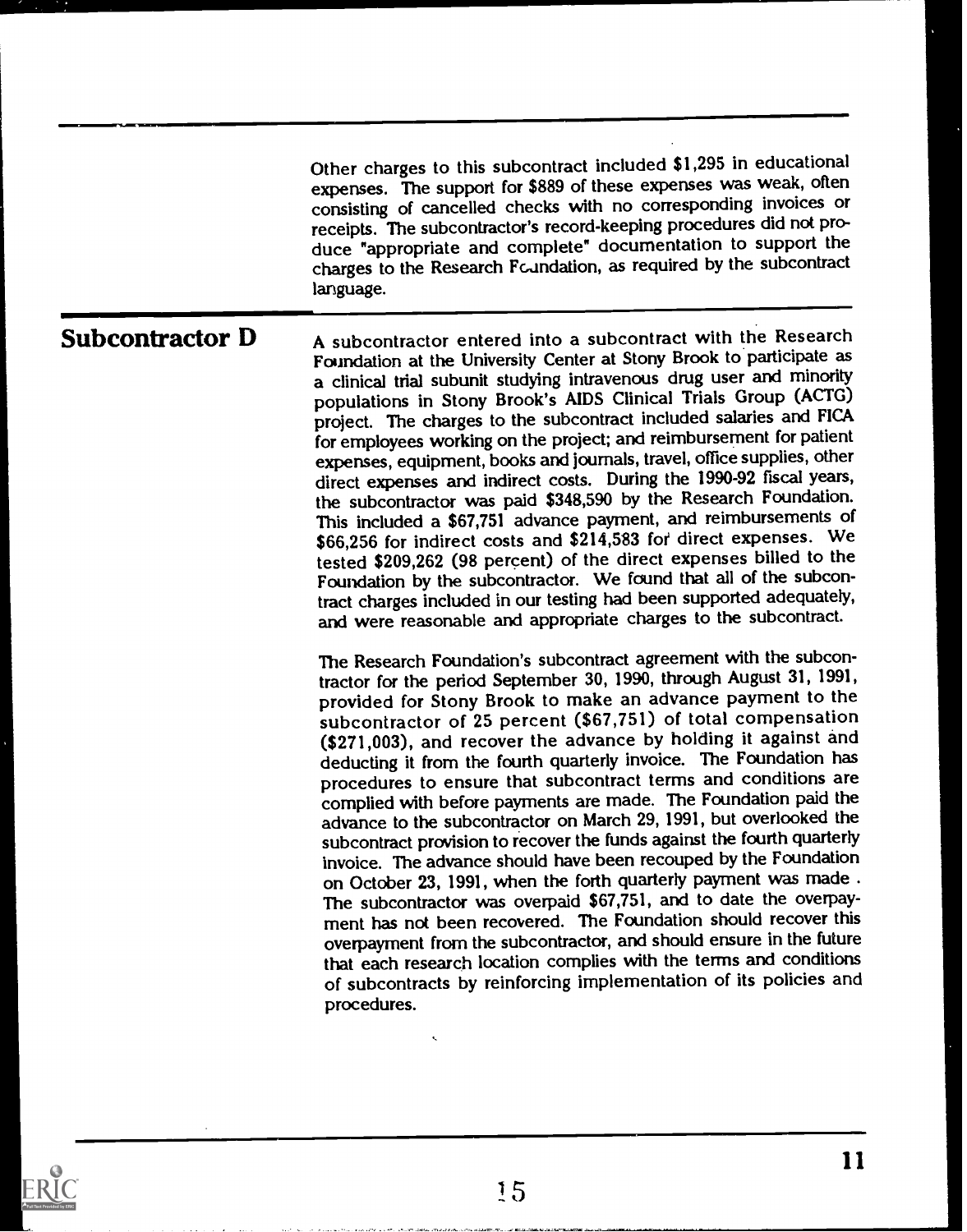| <b>Subcontractors E</b><br>and F | An energy and environmental consulting company entered into a<br>subcontract with the Research Foundation at the University Center at<br>Albany for a research project to study the atmospheric effects on<br>forests. The subcontractor's responsibilities during the study were<br>administrative, including data management, quality assurance and<br>technical coordination functions for the study. Several other<br>subcontractors directly performed the research activities. All<br>payments were made through the administering subcontractor to the<br>other subcontractors. We found that the charges included in our<br>testing had been adequately supported. |
|----------------------------------|----------------------------------------------------------------------------------------------------------------------------------------------------------------------------------------------------------------------------------------------------------------------------------------------------------------------------------------------------------------------------------------------------------------------------------------------------------------------------------------------------------------------------------------------------------------------------------------------------------------------------------------------------------------------------|
|                                  | A company subcontracted with the Research Foundation at the<br>University Center at Buffalo to provide Comprehensive Genetic<br>Services for a specified "catchment area." The charges to the<br>subcontract included, among other expenses, salaries and corre-<br>sponding benefits for employees providing the services, and reim-<br>bursement for office supplies. During the 1990-92 fiscal years, the<br>subcontractor received more than \$345,000 in subcontractor pay-<br>ments. We tested \$209,807 (61 percent) of the payments made to                                                                                                                        |
|                                  | the subcontractor. We found that all of the subcontract charges<br>included in our testing had been supported adequately, and were<br>reasonable and appropriate charges to the subcontract with the<br>Foundation.                                                                                                                                                                                                                                                                                                                                                                                                                                                        |
|                                  | <b>Recommendations:</b>                                                                                                                                                                                                                                                                                                                                                                                                                                                                                                                                                                                                                                                    |
|                                  | 1.<br>Investigate potential over-billings identified in this report.<br>Recover over-billed amounts, where appropriate.                                                                                                                                                                                                                                                                                                                                                                                                                                                                                                                                                    |
|                                  | 2.<br>Conduct periodic audits of subcontractors.                                                                                                                                                                                                                                                                                                                                                                                                                                                                                                                                                                                                                           |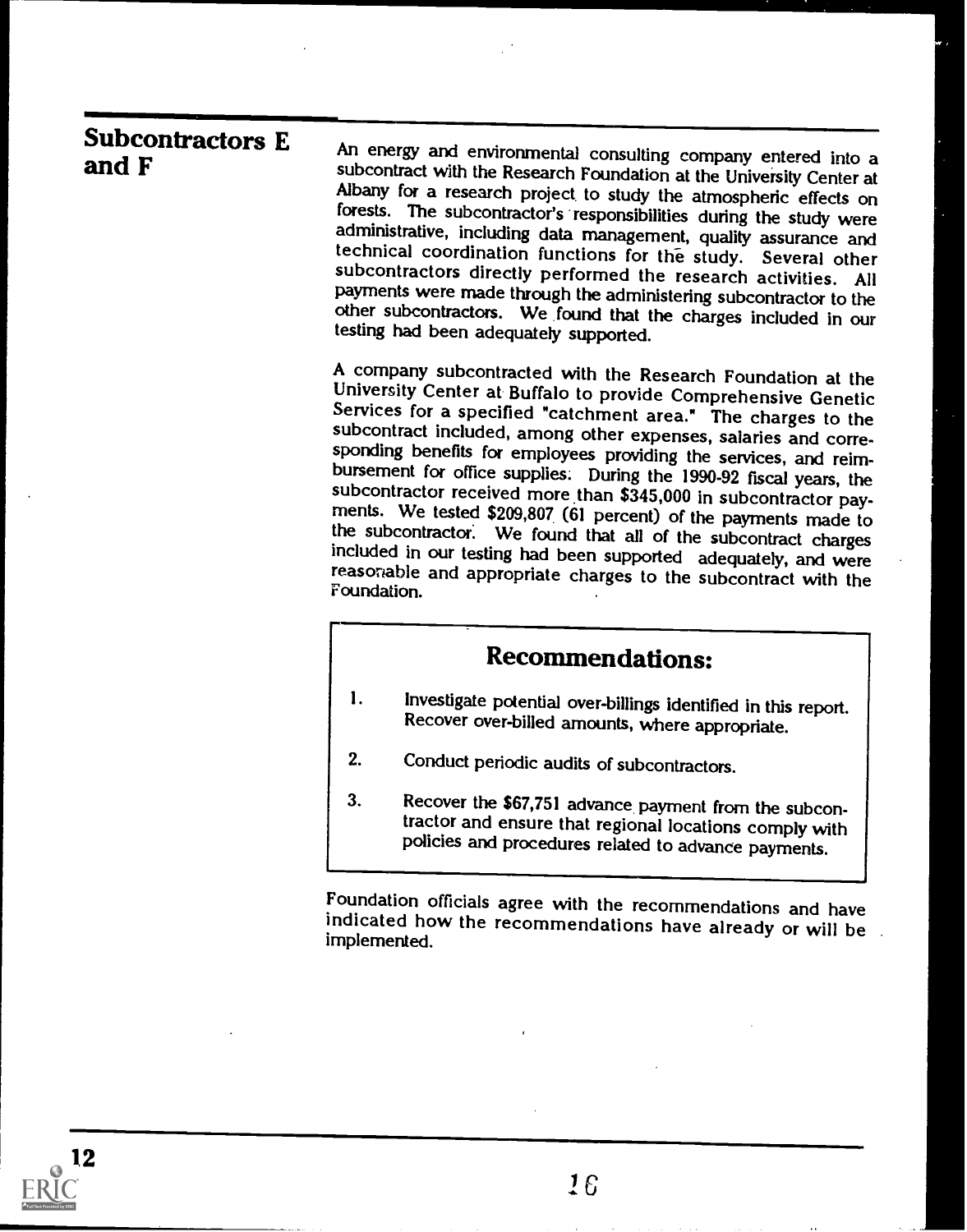# Major Contributors to This Report

Marvin Loewy, Audit Manager Martin Chauvin, Audit Supervisor William J. Furman, Auditor-in-Charge Maureen Costello, Lead Auditor Michael Muth, Staff Auditor Marticia Madoty, Editor

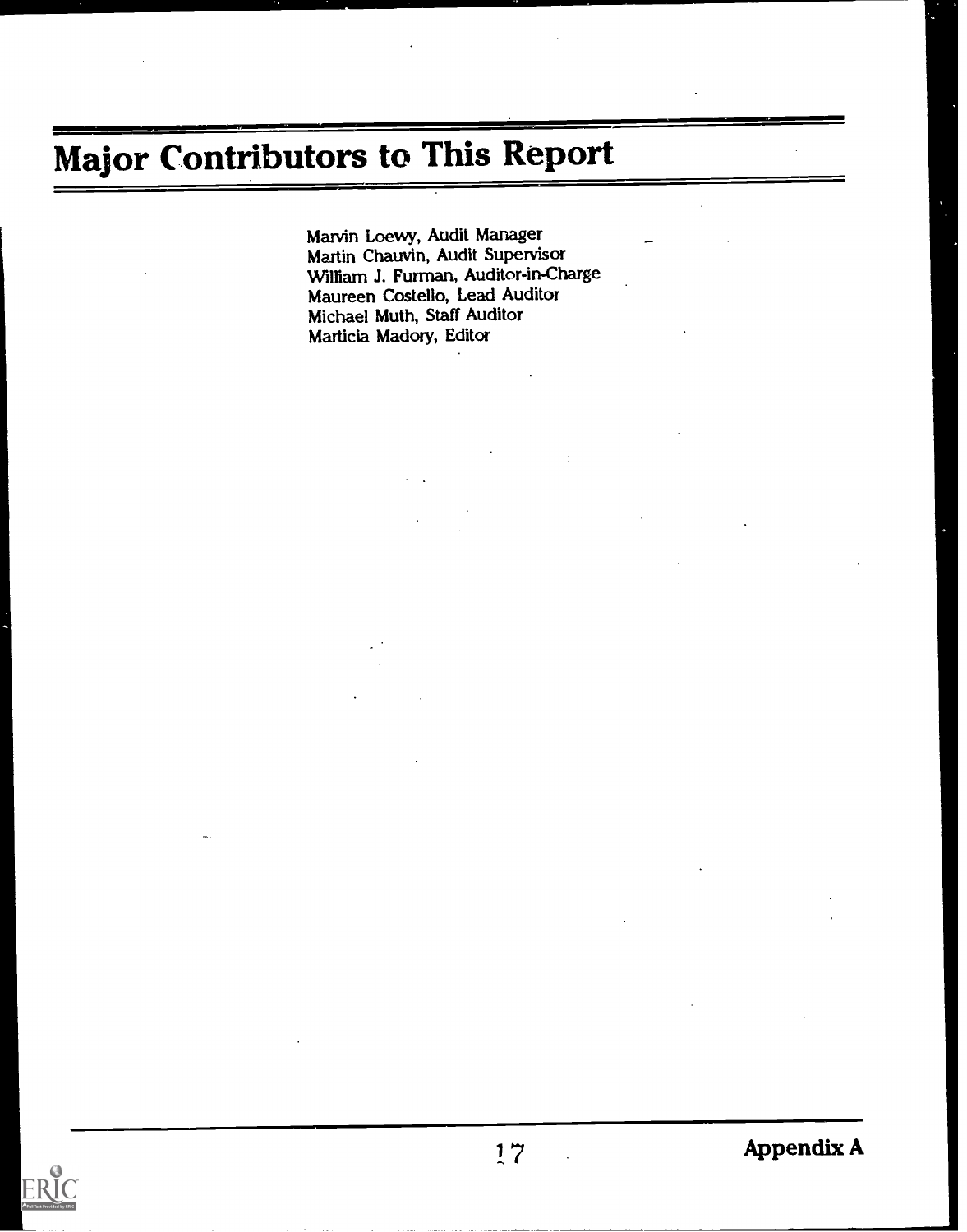$\sum_{i=1}^n$ 

The Research Foundation

of State University of New York.

September 10, 1993

**DEPUTY COMPUTACINE** 

 $5 - 1$ ca3

**AUDIT & RICHANGIAL REPORTED** 

Mr. Robert H. Attmore Deputy Comptroller Office of the State Comptroller A.E. Smith State Office Building Albany, New York 12236

RE: Draft Audit Report 93-S-64

Dear Mr. Attmore:

This letter represents The Research Foundation of State University of New York's formal comments on the findings and recommendations contained in the above draft report in response to your letter of August 17, 1993.

We are pleased that the State Comptroller has concluded that the Foundation's internal control structure "appears adequate to ensure that research and sponsored activity expenditures are appropriate" with the exception noted.

We are in the process of investigating the potential over-billings noted and will take steps to recover any. actual over-billings. We have issued a new invoicing process to be utilized for sub-contractors that will reduce the chances of billing errors.

We are appreciative of the assistance rendered to us by the Office of the State Comptroller's auditors in auditing several sub-contracts. That activity augmented the on-going activity of our Internal Audit Department. We plan to increase our internal audits of sub-contractor activity.

The advance payment noted in the report to a subcontractor has been recovered. We are reminding our operating locations across the State of the importance of complying with our advance payment policies and procedures in place.

Finally, we question the applicability of Section 170 of the Executive Law to The Research Foundation of State